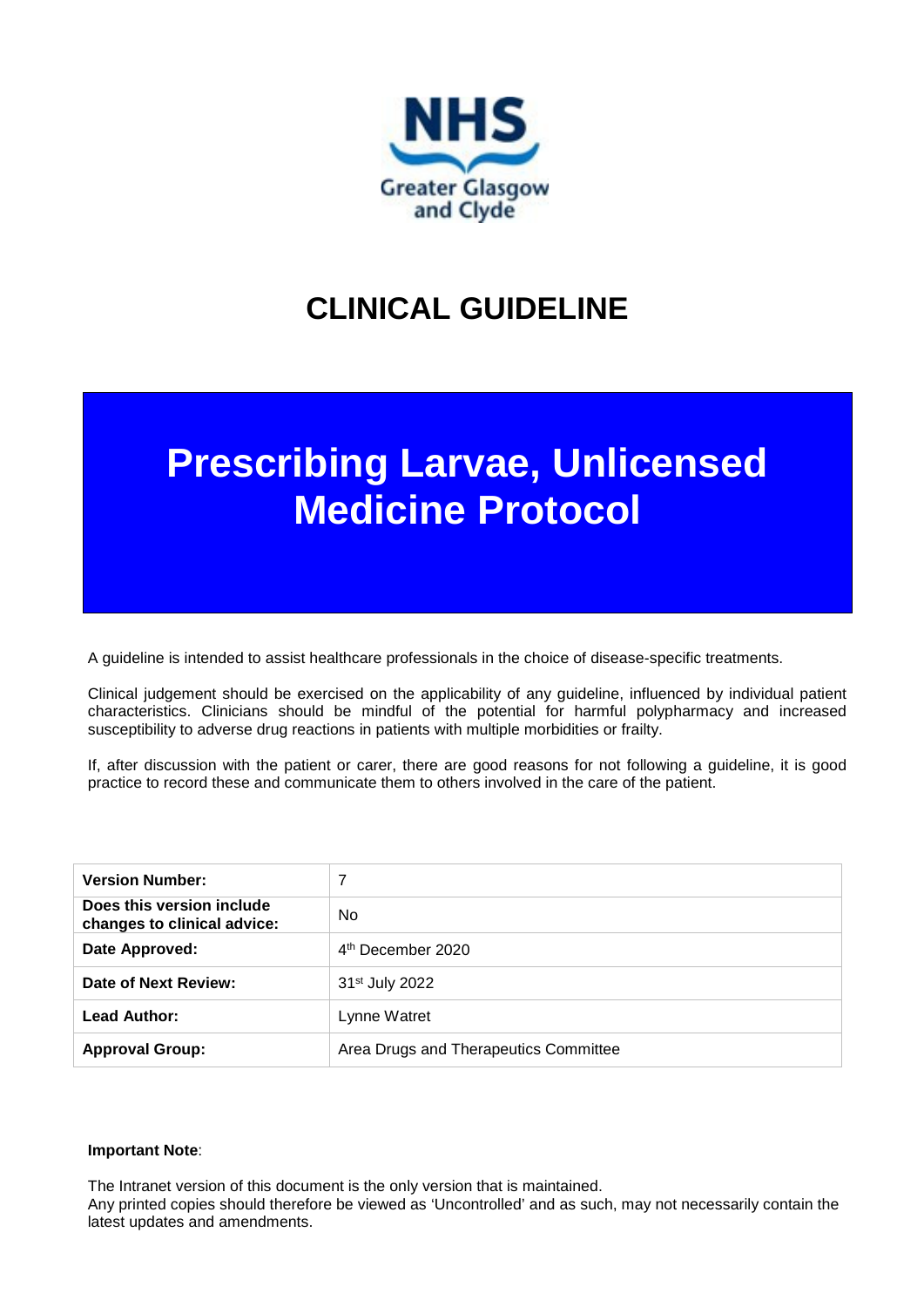## **Contents**

|                                                                    | Page no.                |
|--------------------------------------------------------------------|-------------------------|
| Introduction: Larval Debridement therapy                           | 3                       |
| Prescription of                                                    | $\overline{\mathbf{3}}$ |
| Larvae                                                             |                         |
|                                                                    |                         |
| Patient                                                            | $\overline{3}$          |
| Consent                                                            |                         |
|                                                                    |                         |
| <b>Application of Sterile</b>                                      | $\overline{3}$          |
| Larvae                                                             |                         |
| Use of Larvae Flow                                                 | $\boldsymbol{4}$        |
| Chart                                                              |                         |
|                                                                    |                         |
| Presentation of Larvae: Two Methods                                | 5                       |
| Dosage and Duration of Treatment                                   | $\overline{586}$        |
| Additional information on application:                             | $6\phantom{1}6$         |
| Acute Care Process for prescribing Larvae via PDC                  | $6\phantom{1}6$         |
| Action required on receipt of larvae (Acute Care)                  | $\overline{7}$          |
| Contact Details Numbers for Local Pharmacy Departments in Acute    | $\overline{7}$          |
| Care                                                               |                         |
|                                                                    |                         |
| Primary Care Process for Prescribing Larvae Via Community Pharmacy | 8<br>9                  |
| Further Reading &<br>References                                    |                         |
|                                                                    |                         |
| <b>Supporting Information</b>                                      |                         |
| Appendix 1 - Debridement Selection                                 | 10 & 11                 |
| Tool                                                               |                         |
| Appendix 2 - Biobag and loose Larvae Size                          | 12                      |
| Guide                                                              |                         |
|                                                                    |                         |
| Appendix 3 - Larvae Order Proforma and Order Codes (Acute Care)    | 13                      |

## **SLWG on behalf of ADTC therapeutics sub committee**

- Lynne Watret, Interim Non Medical Prescribing Lead
- Gayle Robertson, Pharmacist Manager Clinical Tech Services, PCD
- Linda Mains, Senior Purchasing Officer, PCD
- Susan Robertson, Ruth Potter, CNS Tissue Viability
- Alison Rodgers, Highly Specialised Podiatrist
- Tricia McShane, Drew Davidson, Alison Duncan, CNS Vascular
- Celia Macaskill, CNS Dermatology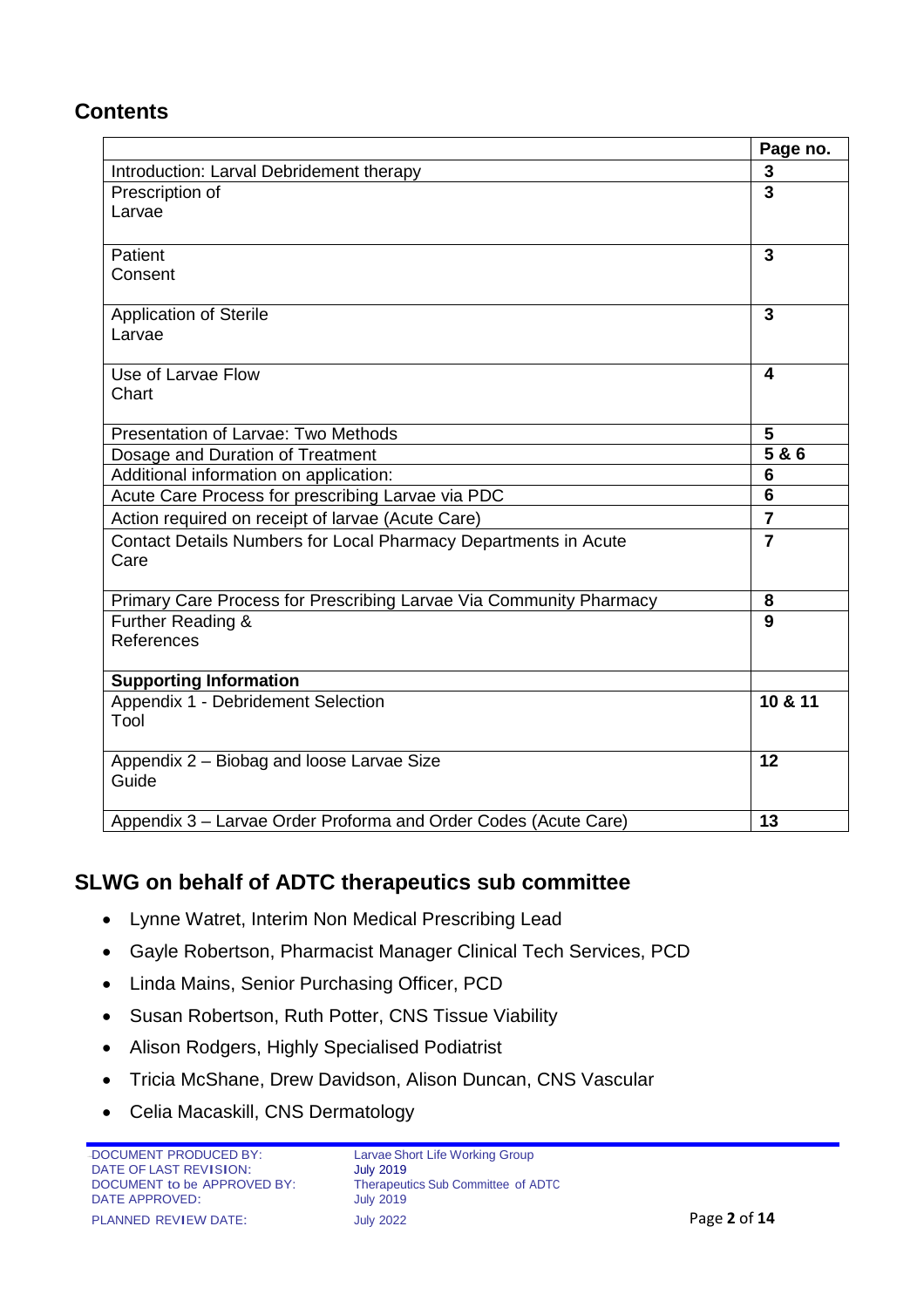- Elaine Farrell, External reviewer TVN, Argyle and Bute
- Sharon Day, on behalf of Biomonde Regulatory Department

Therapeutics Sub Committee of ADTC<br>July 2019 PLANNED REVIEW DATE: July 2022 July 2022 Page 3 of 14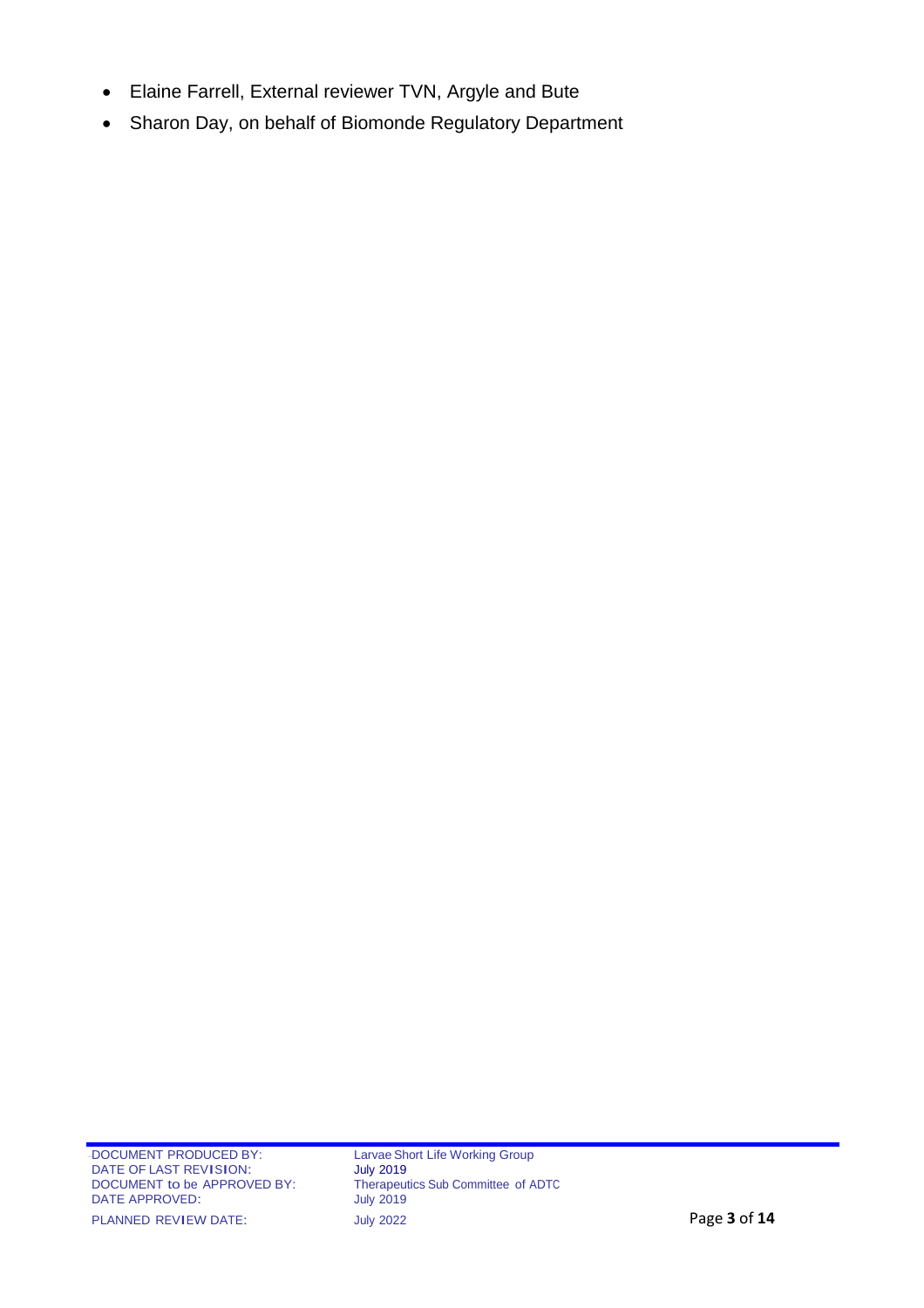## **Introduction**

#### **Larval Debridement Therapy**

Larval Therapy is a natural form of wound debridement using living Larvae of the greenbottle fly species Lucillia Sericata. Larval therapy is indicated for the debridement of necrotic, sloughy wounds such as pressure ulcers, diabetic foot ulcers, surgical and traumatic wounds such as haematomas.

The larvae produce enzymes which contain a variety of proteolytic enzymes which break down the devitalised tissue and bacteria into a liquid form which they then remove and digest reducing the bioburden within the wound. They need to be able to penetrate their 'mandibles' to achieve mechanical debridement, the physical action assists in liquidisation of the devitalised tissue and physical removal of the slough.

#### **Prescription for larvae**

All patients with a wound requiring debridement must have holistic assessment, diagnosis and treatment plan initiated to optimise positive patient outcomes.

Larvae are classified as an Unlicensed Medicine (ULM). For this reason clinical staff should be aware of and follow the advice in the ULM policy and Medicines and Healthcare products Regulatory Agency (MHRA) guidance. At present, the following healthcare professionals can prescribe an unlicensed medicine: doctors, independent prescribers and supplementary prescribers (on completion of a Clinical Management Plan). This protocol is to support the appropriate use of larvae across NHS GGC healthcare services.

"All healthcare professionals who can prescribe are subject to: their individual clinical competence; the professional codes and ethics of their statutory bodies; and the prescribing policies of their employers." (MHRA, 2009)

Prior to initiating the prescription of larvae, the clinician prescribing the therapy should be satisfied that an alternative, licensed medicine would not provide a similar clinical outcome. (Appendix 1). The clinician will take responsibility for prescribing larvae and provision of a plan of care. If other clinicians are involved in the patient care this should be communicated by the prescribing clinician prior to administration to those involved.

If at any time in the process one of the multi-disciplinary team decide that the larvae prescription should not be processed, in favour of a licensed product, it is considered best practice to discuss the rationale for this, with the patient and the originating prescribing clinician or multidisciplinary team.

#### **Patient consent**

"It is good practice to give as much information as patients or carers require or may see as relevant. (MHRA, 2009). This includes any known serious or common adverse reactions, to enable them to make an informed decision"

#### **Application of Sterile Larvae**

Healthcare professionals are accountable for their practice and when they consider larvae therapy to be optimum clinically effective choice must be competent in the application and ongoing management.

Clinicians, who are involved in the clinical management team and require further support, should contact the relevant service involved e.g. Vascular Liaison Nurse, Podiatrist or Tissue Viability Nurse. Information on correct clinical management can also be accessed on [www.biomonde.com.](http://www.biomonde.com/)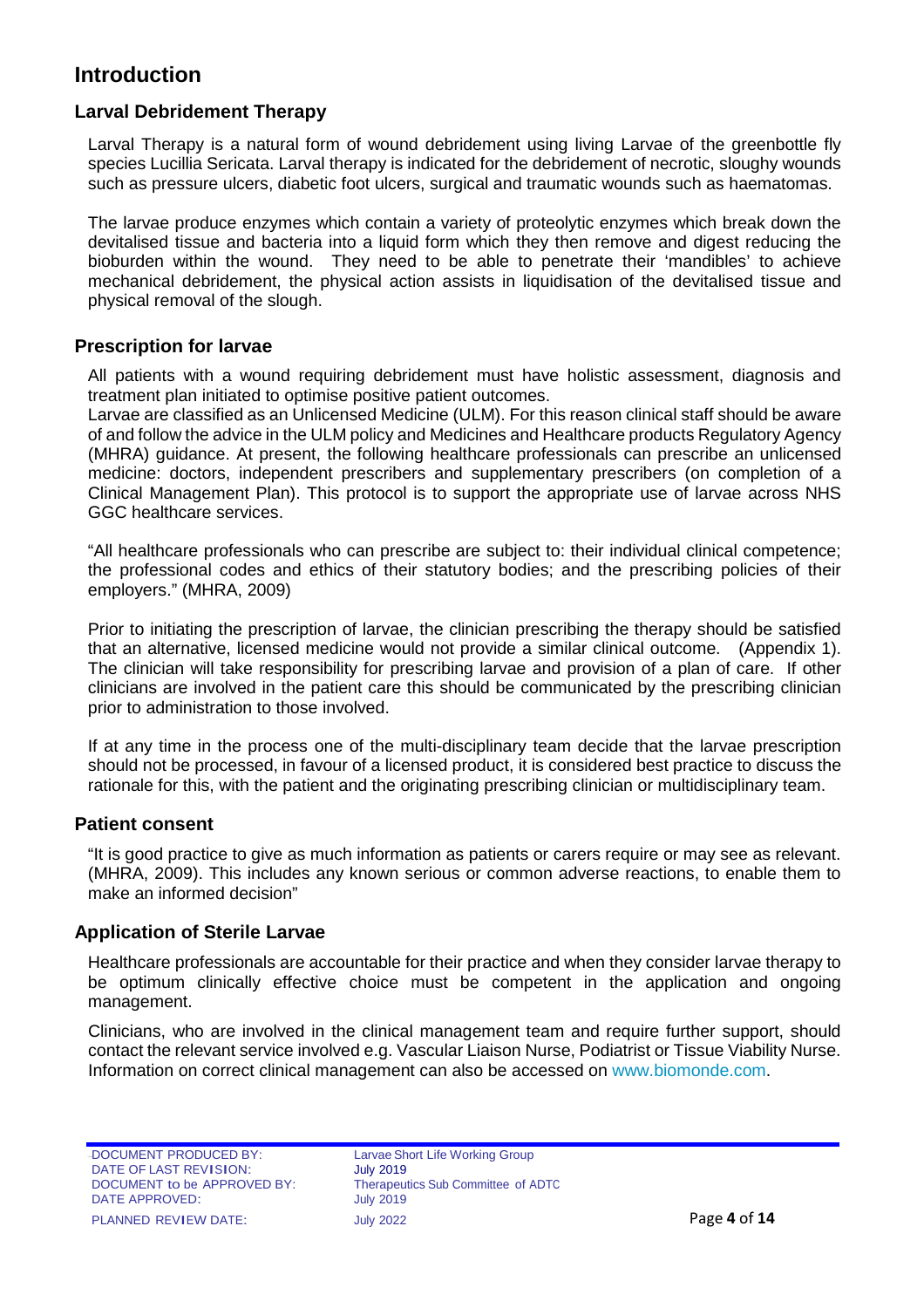## **Larval Therapy Flowchart**



e 5 of 11DOCUMENT PRODUCED BY:<br>
DATE OF LAST REVISION: UNIV 2019 DATE OF LAST REVISION:<br>DOCUMENT to be APPROVED BY: DATE APPROVED:

Therapeutics Sub Committee of ADTC<br>July 2019 PLANNED REVIEW DATE: July <sup>2022</sup> Page **4** of **14**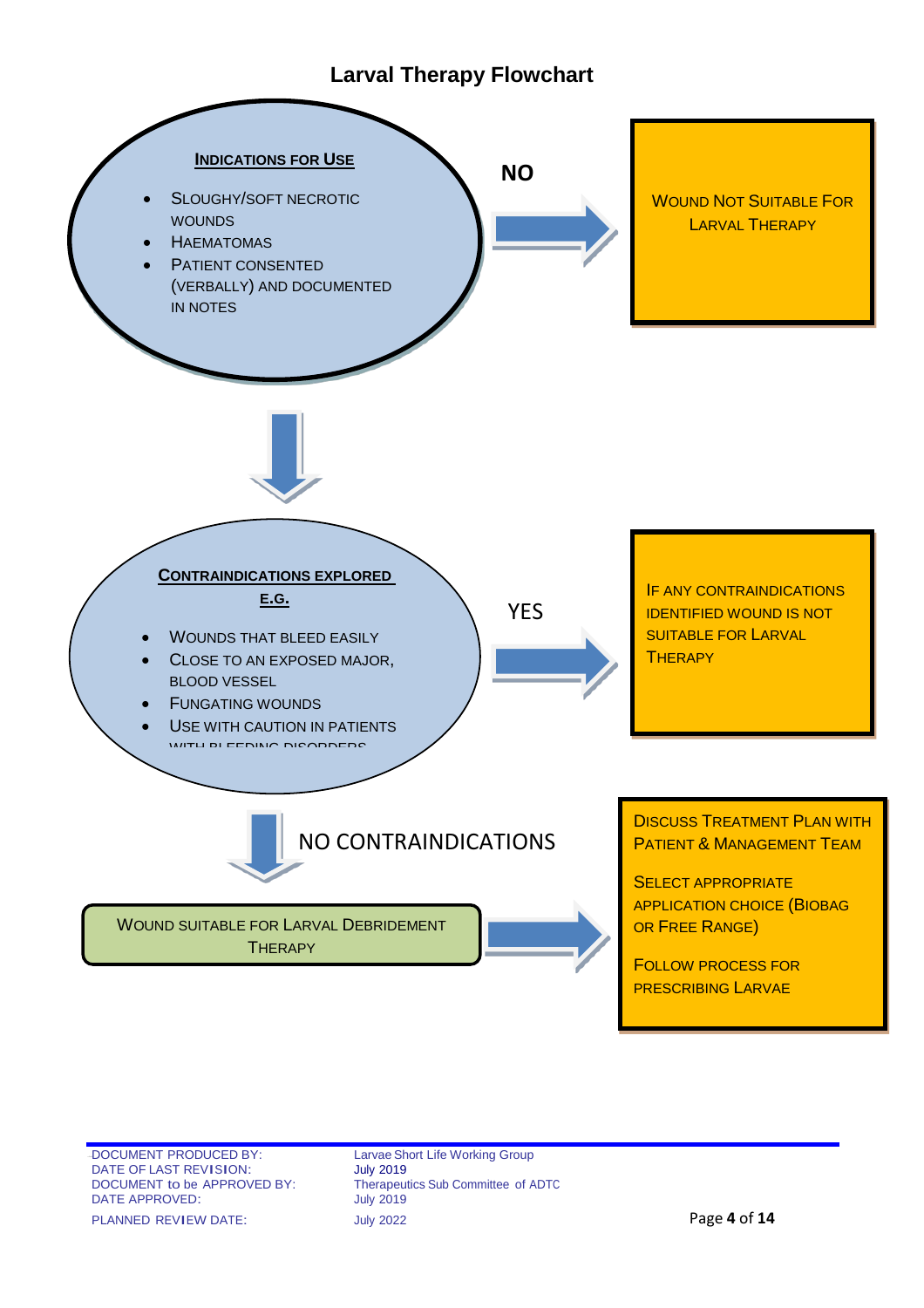## **Larvae Presentation**

#### **Two methods:**

Larvae are available either enclosed in a heat-sealed mesh pouch or BioBag™ and Free Range. Both products are effective in wound debridement, however the choice of product is a clinical decision taken on a patient by patient basis. The BioBag™ is a sealed mesh bag containing the larvae; it provides ease of application and allows examination of the wound. It is placed directly onto the wound and can be used on almost all wound types. The Free Range Larvae are particularly suitable for cavities, undermining, deep wounds and circumferential or awkwardly shaped wounds.

Both products are delivered in a polystyrene temperature-controlled box and should be stored at room temperature until use. Delivery is available Monday to Saturday and can be delivered to Acute Care, Pharmacy and Care Homes.

1. BioBags are enclosed in a sealed container. Sudocrem™ is supplied to protect the peri-wound margins from enzymes produced by the Larvae. Wound should be cleaned with water/saline and Sudocrem applied to wound margins.

The BioBag is placed directly onto the wound (see below for details on retention).

- 2. Free Range Larvae are enclosed in a sealed container and applied directly onto the wound. The kit contains:
	- A Hydrocolloid dressing, Granuflex™ to frame the wound top protect peri wound margins.
	- Retention net/boot net, to contain larvae at wound bed.
	- Sleek™ adhesive tape to attach net to hydrocolloid border. This should not cover active larvae area.
	- Normal Saline pod to flush larvae from container, are supplied.

Application and daily care guides are supplied with each delivery. A moist gauze swab should be placed over the Biobag or Free Range Larvae retention net and held in place with a simple secondary non-occlusive dressing applied on top e.g. Zetuvit™. Refer to Wound Formulary for further information on product choices.

[http://www.ggcprescribing.org.uk/media/uploads/other\\_formularies/2018\\_wound\\_formulary\\_\(amended\\_december\)\\_\(1\).pdf](http://www.ggcprescribing.org.uk/media/uploads/other_formularies/2018_wound_formulary_(amended_december)_(1).pdf)

**NEVER** apply foams, or coated dressings on either Biobags or Free Range Larvae. These will suffocate the Larvae.

#### **Dosage and duration of treatment:**

For guidance on volume or larvae required refer to Biobag and Loose larvae size guide (Appendix 2)

- One or more Bio Bags can be applied to cover the entire area of devitalised tissue, taking care not to overlap the dressings.
- Bio Bags can be left in place for a maximum of four days, depending on the wound environment and the progress of the treatment.
- Free range larvae can be left in place for three days.
- If the wound is not completely clean within four days; consider repeating treatment or using an alternative method of debridement.
- Treatment should be discontinued once the wound is suitably debrided, or if no progress can be observed after two applications.

Nb if wound slough continues to reappear between wound management interventions, patient may require vascular referral to assess perfusion and consider if vascular intervention is required.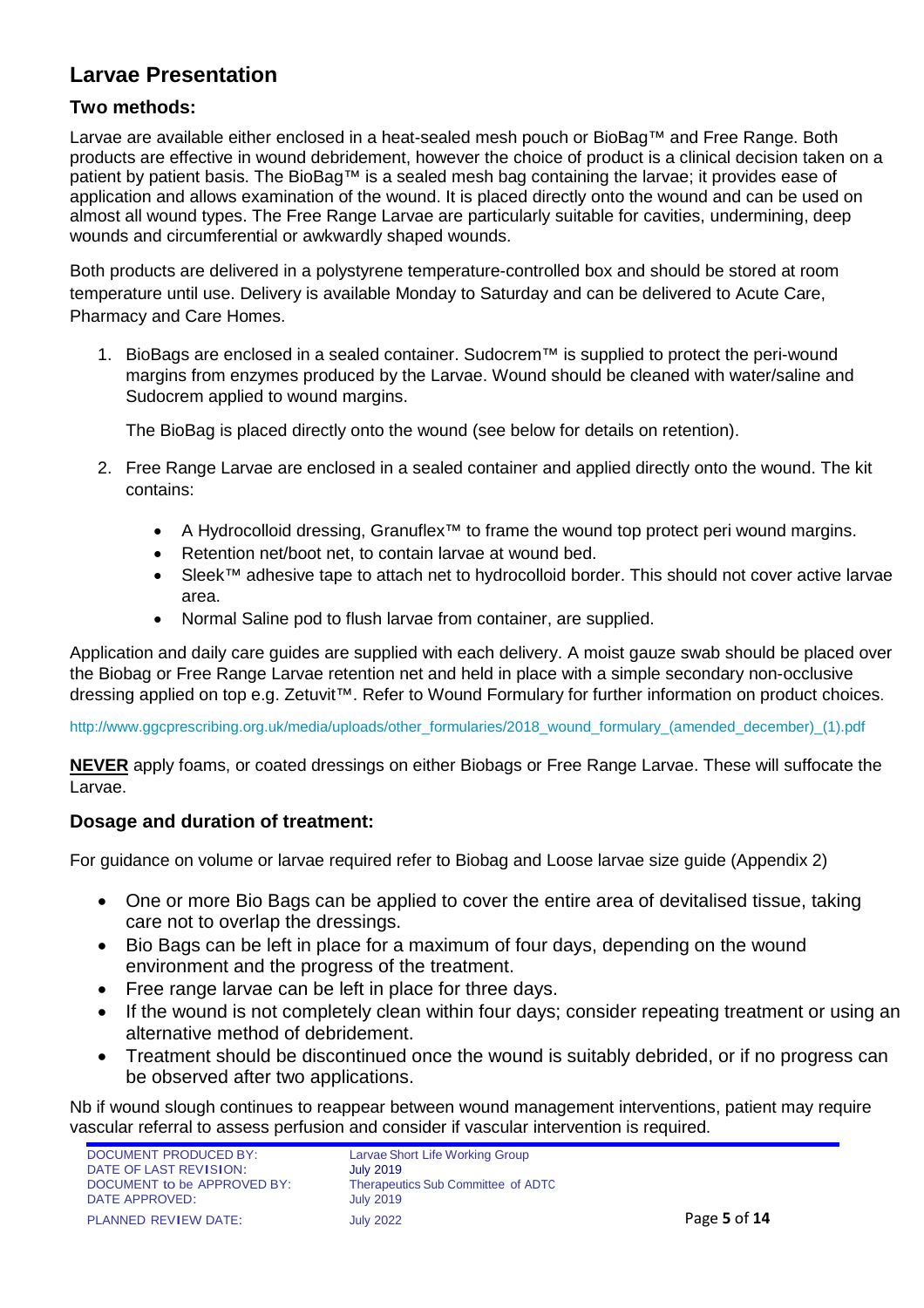## **Additional information on application:**

Clinical management and patient information leaflets can be obtained from BioMonde at [http://biomonde.com/en/.](http://biomonde.com/en/) Clinicians are advised to access this site prior to use of larvae and seek additional support if required, to ensure that they are working to their level of competency.

To support Continuous Professional Development and evidence for revalidation/eportfolio on accredited on line learning for larval debridement therapy access [www.larvalacademy.com.](http://www.larvalacademy.com/)

## **Acute Care Process for prescribing Larvae**

#### **Do not prescribe/order larvae direct from Biomonde.**

This will be processed by your Pharmacy Distribution Centre

#### **Process steps: Ward or clinical department**

- 1. Larvae must be prescribed on patient prescription chart (as with any medication).
- 2. Complete Larvae Proforma to be delivered to local pharmacy for Pharmacy Distribution Centre (PDC) (Appendix 3)

In order to ensure timely delivery and accurate order ensure all details are complete prior to sending Proforma.

#### **Information required by Biomonde:**

Delivery date, place of delivery including full address and postcode, Ward/Clinic Ascribe Code, Patient Initials and what is needed (i.e. presentation Biobag or Free Range with size required). (Appendix 2)

The remaining information on form is necessary for GGC internal use.

3. Deliver Proforma and a copy of the prescription form to your LOCAL Hospital Pharmacy Department (local numbers provided on following page)

#### **Process steps: once proforma sent to PDC**

- 4. Ensure contact telephone number for your area is included in case you need to be contacted to prevent any unnecessary delays.
- 5. Once this is complete your pharmacy department will email the Proforma to the Pharmacy Distribution Centre (PDC) during working hours, 9am – 5pm, Monday to Friday

Note: it is imperative that orders for larvae are placed with your LOCAL Pharmacy Department no later than 9.30am to ensure delivery the next day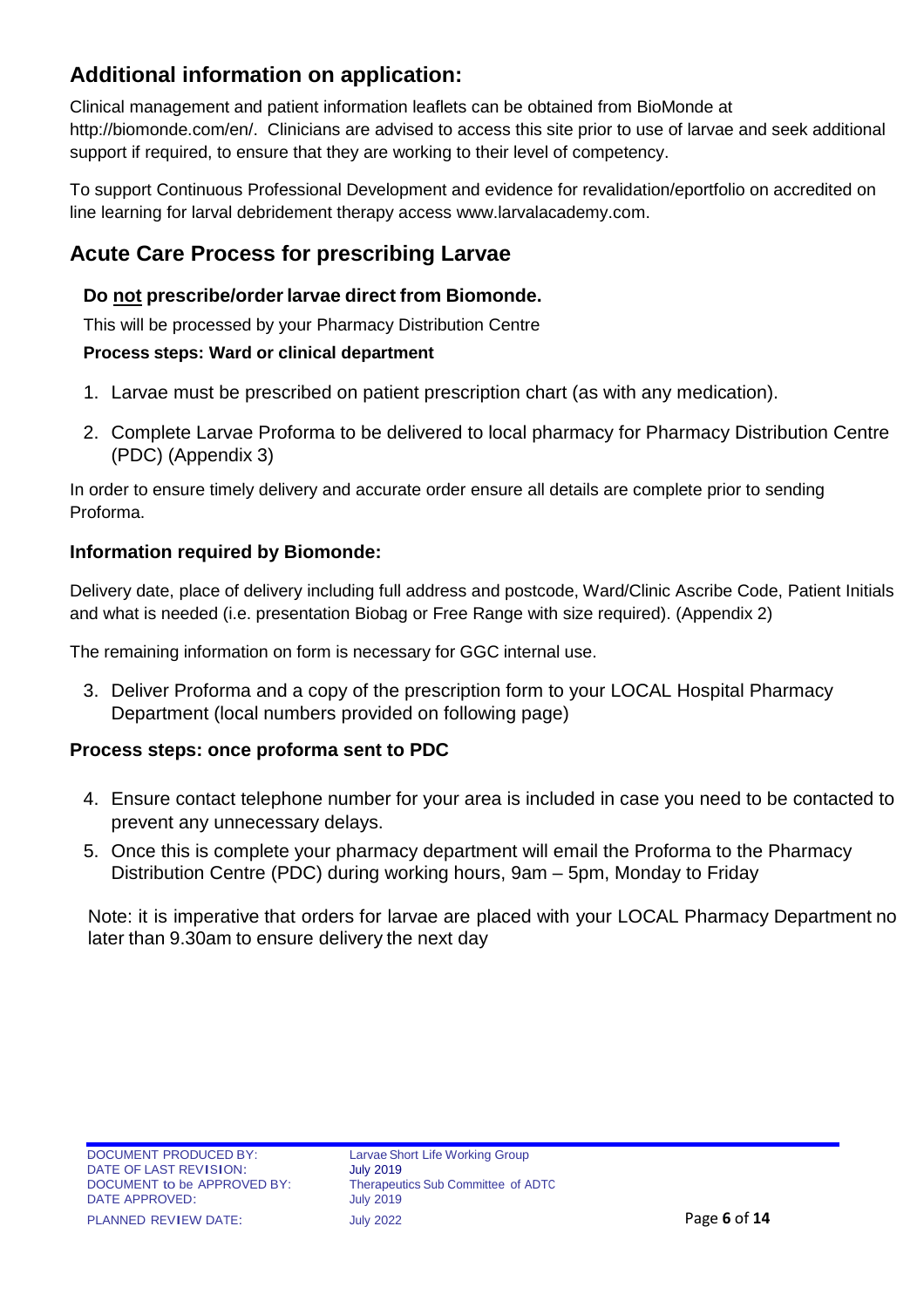## **Action required on receipt of larvae:**

- 1. Receiving areas must confirm receipt of larvae by emailing a copy of the delivery note (which will accompany the larvae) to PDC Customer Service Department at the following e-mail address: [support@ggcpdc.zendesk.com](mailto:support@ggcpdc.zendesk.com)
- 2. Queries should be directed to PDC Customer Services at 0141 347 8974.

## **Contact Numbers for LOCAL Pharmacy Departments (Acute Care)**

Delivery of Larvae order proforma delivery and contact number for Local Pharmacy Departments.

| <b>Hospital Site</b>                                | Larvae Order<br>Proforma Delivery                               | Telephone Number                                                  |
|-----------------------------------------------------|-----------------------------------------------------------------|-------------------------------------------------------------------|
| <b>Beatson</b><br><b>Gartnavel General</b>          | <b>Internal Mail</b><br><b>Hand Deliver</b>                     | 0141 211 (5) 3315                                                 |
| Inverclyde                                          | Fax 01475 504930<br><b>Internal Mail</b><br><b>Hand Deliver</b> | 01475 504620                                                      |
| Stobhill Hospital<br><b>Glasgow Royal Infirmary</b> | <b>Internal Mail</b><br><b>Hand Deliver</b>                     | Stobhill (satellite) 0141 211 (1) 1653<br>Royal 0141 (2) 211 5004 |
| Royal Alexandra Hospital                            | Pod System<br><b>Internal Mail</b><br><b>Hand Deliver</b>       | 0141 314 (0) 7070                                                 |
| Queen Elizabeth<br><b>University Hospital</b>       | Pod System<br><b>Internal Mail</b><br><b>Hand Deliver</b>       | 0141 452 (8) 2957                                                 |
| Vale of Leven                                       | <b>Internal Mail</b><br><b>Hand Deliver</b>                     | 01389 817540<br>87540                                             |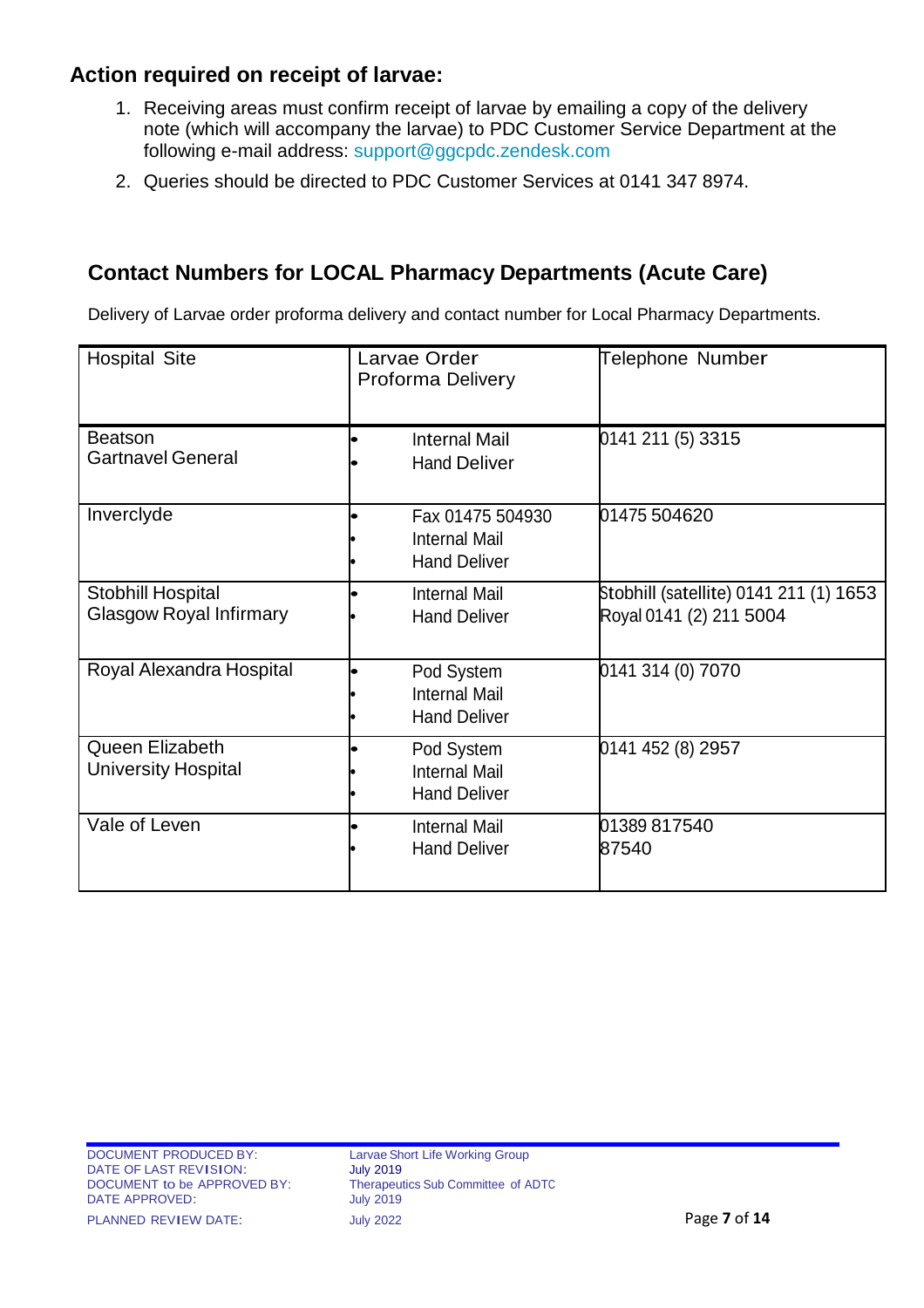## **Primary Care Process for Prescribing Larvae via Community Pharmacy**

#### **Do not prescribe larvae direct from Biomonde**

- 1. Medical or independent prescriber may prescribe with completion of prescription form as per procedure for prescribing medication, with prescription submitted to community pharmacist.
- 2. Supplementary prescribers must have a completed Clinical Management Plan (CMP) and follow above steps. The CMP is retained in the patient's notes.
- 3. In order to ensure timely delivery and accurate order Biomonde must have information on the required delivery date, place of delivery, an order number and what is needed (i.e. presentation Biobag or Free Range with code and size required).(Appendix 2)
- 4. Community pharmacist will order the product from Biomonde and submit the prescription and invoice for payment in the usual way.
- 5. Delivery of larvae to be arranged between the Community Pharmacist and the Prescriber detailing name and address with postcode of the health centre and named nurse delivery to the relevant health centre.

**It is essential that completed prescription details the delivery address as the Health Centre/Clinic/Care Home with post code and NOT patient home to ensure documentation is received and completed by health care professional.**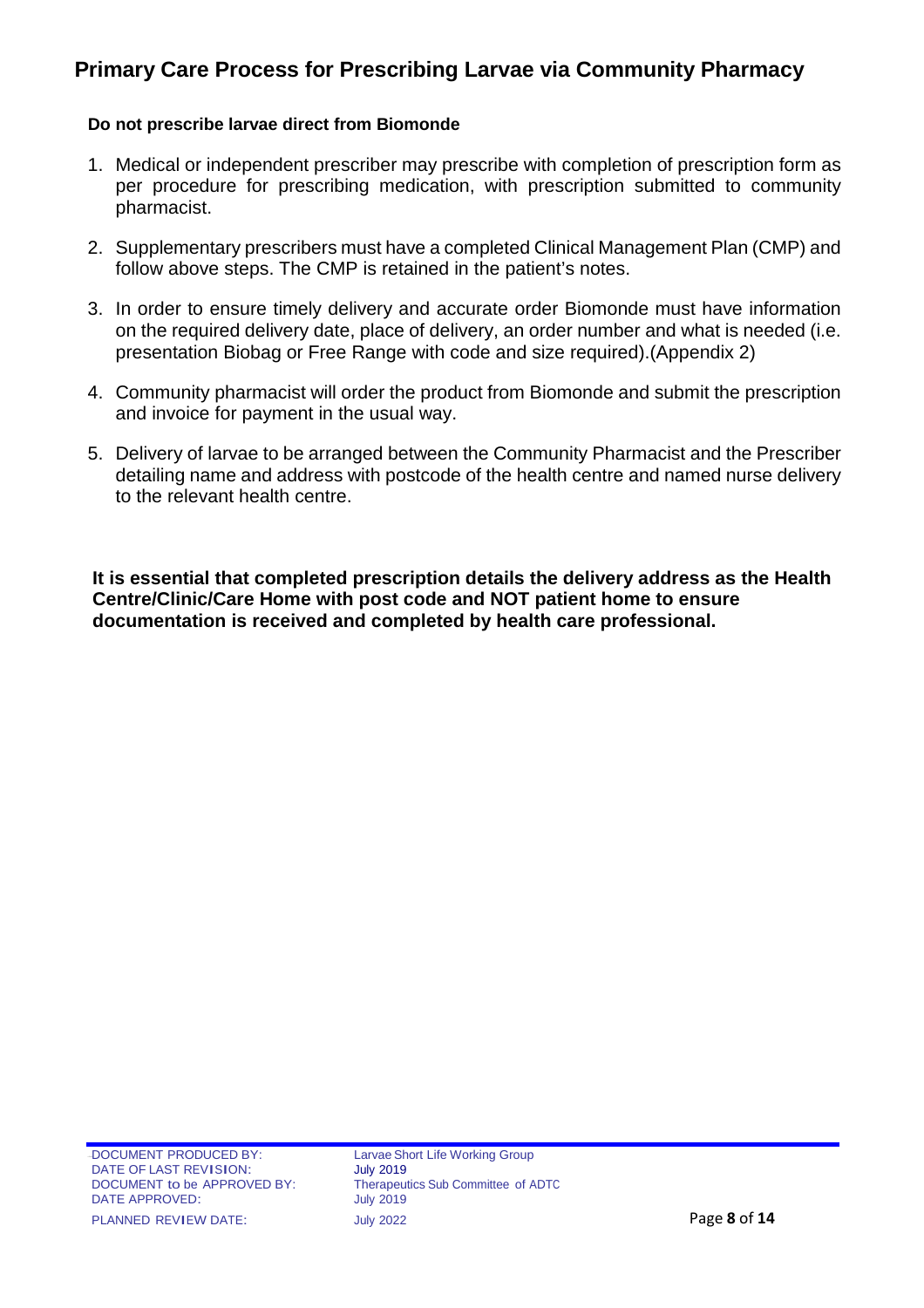## **Further reading and references:**

- 1. All Wales Guidance for use of: larval debridement (2013): [http://www.welshwoundnetwork.org/files/6513/8632/3119/AWTVNFlarval\\_finalforweb\\_o](http://www.welshwoundnetwork.org/files/6513/8632/3119/AWTVNFlarval_finalforweb_opt.pdf) [pt.pdf](http://www.welshwoundnetwork.org/files/6513/8632/3119/AWTVNFlarval_finalforweb_opt.pdf)
- 2. Biomonde: Information on Use of Larvae:<http://biomonde.com/en/>
- 3. Biomonde: Larval Academy at: [www.larvalacademy.com](http://www.larvalacademy.com/)
- 4. Biomonde:Patient Home Care Guide: [https://biomonde.com/images/US\\_Linked\\_Docs/BM018\\_US\\_01\\_0316.pdf](https://biomonde.com/images/US_Linked_Docs/BM018_US_01_0316.pdf)
- 5. Gov.Uk (2009) Off-label or unlicensed use of medicines: prescribers' responsibilities: https:/[/www.gov.uk/drug-safety-update/off-label-or-unlicensed-use-of](http://www.gov.uk/drug-safety-update/off-label-or-unlicensed-use-of-medicines-prescribers-)[medicines-prescribers-](http://www.gov.uk/drug-safety-update/off-label-or-unlicensed-use-of-medicines-prescribers-) responsibilities
- 6. Gov.UK (2015) Report a problem with a medicine or medical device ("Yellow Card"): https:/[/www.gov.uk/report-problem-medicine-medical-device](http://www.gov.uk/report-problem-medicine-medical-device)
- 7. Griffin J (2014) Wound Care: What nurses need to know about the application of larval therapy. Journal Community Nursing. Vol. 28, No 2, 58- 62: [https://www.jcn.co.uk/files/downloads/articles/04-2014-what-nurses-need-to-know-about-the](https://www.jcn.co.uk/files/downloads/articles/04-2014-what-nurses-need-to-know-about-the-application-of-larval-therapy.pdf)[application-of-larval-therapy.pdf](https://www.jcn.co.uk/files/downloads/articles/04-2014-what-nurses-need-to-know-about-the-application-of-larval-therapy.pdf)
- 8. Health Care Professions Council (HCPC) Standards of conduct, performance and ethics (2016): http://www.hcpcuk.org/aboutregistration/standards/standardsofconductperformanceandethics/
- 9. MHRA (2019) Yellow Card System and Datix: <https://yellowcard.mhra.gov.uk/>
- 10. Nursing & Midwifery Council. The Code: Professional standards of practice and behaviour for nurses and midwives (Updated 10<sup>th</sup> October 2018): <https://www.nmc.org.uk/standards/code/>
- 11. Wounds UK (2013): Effective debridement in changing NHS: a UK consensus: [https://lohmann-rauscher.co.uk/downloads/clinical-evidence/Effective\\_debridemen.pdf](https://lohmann-rauscher.co.uk/downloads/clinical-evidence/Effective_debridemen.pdf)
- 12. Wounds UK (2013) Maximising the secondary beneficial effects of Larvae: <https://www.wounds-uk.com/download/resource/957>

EXECUMENT PRODUCED BY:<br>
DATE OF LAST REVISION: University 2019 DATE OF LAST REVISION: July 2019<br>DOCUMENT to be APPROVED BY: Therapeutics Sub Committee of ADTC DOCUMENT to be APPROVED BY: Therapeut<br>DATE APPROVED: July 2019 DATE APPROVED:

PLANNED REVIEW DATE: July <sup>2022</sup> Page **9** of **14**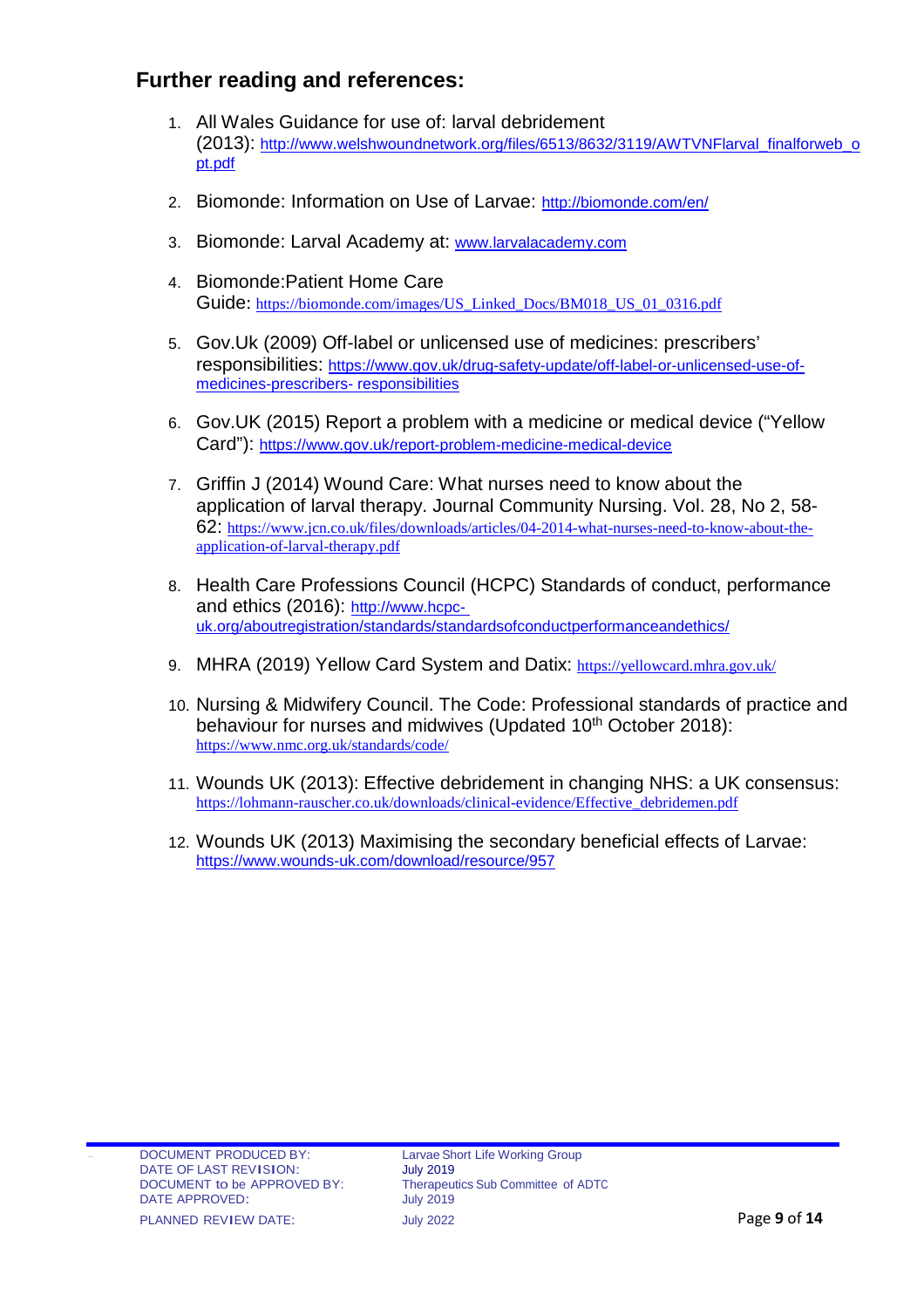#### **Appendix 1: Debridement selection Tool – two pages**

This tool can aid you in your choice of appropriate debridement method, reducing risk to the patient, ensuring a positive patient experience, promoting continuity of care, and reducing variations in practice - thereby delivering cost effectiveness. The method of debridement chosen must deliver a patient centred approach taking into account patient issues such as pain, comorbidity and lifestyle choices

More than one method of debridement may be required for a wound dependent on a number of wound bed factors, including perfusion to wound bed; stage of hydration and viscosity of slough or necrotic tissue. Removing barriers to healing through debridement will also reduce bacterial burden, reveal underlying wound bed and support ongoing management plan. Choice of debridement method does *not* therefore follow a hierarchy from gel to surgical debridement.

#### **For information on NHS GGC wound formulary products noted below refer to http://www.ggcprescribing.org.uk/nonmedicines/formularies/**

#### **Key and definitions**

| L: Larval Debridement Therapy     | Bagged or Free Range Larvae debrides and reduces<br>bacterial burden over a period of $3 - 5$ days, revealing<br>underlying wound bed. There is no need for additional<br>dressing changes or products.                                                                                                                                                                                                 |
|-----------------------------------|---------------------------------------------------------------------------------------------------------------------------------------------------------------------------------------------------------------------------------------------------------------------------------------------------------------------------------------------------------------------------------------------------------|
| A: Autolytic: e.g. hydrogel,      | The destruction of non-viable tissue by hydration/donation                                                                                                                                                                                                                                                                                                                                              |
| hydrocolloid and hydrofibre       | action. Products vary in duration taken to hydrate slough                                                                                                                                                                                                                                                                                                                                               |
| dressings*                        | and sequester into dressing. Dressing changes will be                                                                                                                                                                                                                                                                                                                                                   |
|                                   | dependent on method chosen and level/viscosity of exudate                                                                                                                                                                                                                                                                                                                                               |
| <b>M:</b> Mechanical Debridement- | Enables debridement and cleansing of wounds by removing                                                                                                                                                                                                                                                                                                                                                 |
| Debrisoft™monofilament pad        | moist slough. Efficacy of debridement is apparent at time of                                                                                                                                                                                                                                                                                                                                            |
| (Primary care) and UCS cloth™     | use. Requires wound dressings between changes e.g.                                                                                                                                                                                                                                                                                                                                                      |
| (Acute).                          | hydrofibre dressings to facilitate further debridement and<br>manage exudate.                                                                                                                                                                                                                                                                                                                           |
|                                   |                                                                                                                                                                                                                                                                                                                                                                                                         |
| <b>GENERALIST USE</b>             | <b>SPECIALIST USE</b>                                                                                                                                                                                                                                                                                                                                                                                   |
|                                   |                                                                                                                                                                                                                                                                                                                                                                                                         |
| H: Hydrosurgical: Versajet™       | Excises and evacuates necrotic tissue, bacteria and<br>contaminants from wounds, using a razor-thin saline jet that<br>spares viable tissue. Procedure can remove all<br>slough/necrosis at one intervention and can be carried out                                                                                                                                                                     |
| S: Sharp/surgical:                | in outpatient department or theatre. Specialist use only.<br>Use of scalpel to remove slough/necrosis and infected tissue.<br>Specialist use only. May not always achieve full debridement<br>at one intervention. Risk of disrupting viable tissue. Surgery<br>may be required with general anaesthetic to carry out<br>extensive debridement, due to proximity to vital organs/blood<br>supply, pain. |

Therapeutics Sub Committee of ADTC<br>July 2019 PLANNED REVIEW DATE: July <sup>2022</sup> Page **10** of **14**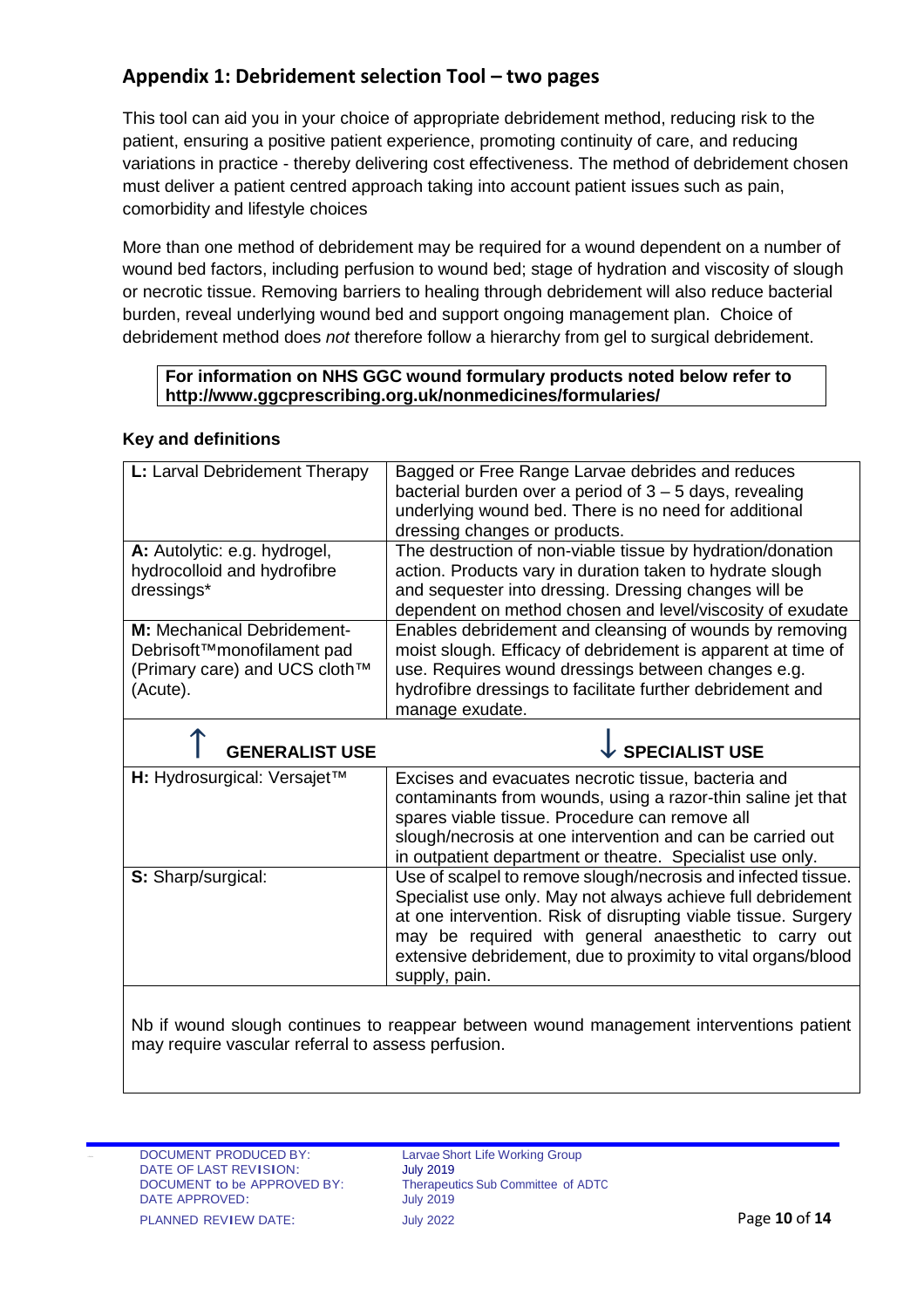### **2. Assessment of the Wound – selected debridement therapy guidance**

| $L =$ Larvae;       | $A =$ Autolytic; | $M = \text{Mechanical}$ ; |
|---------------------|------------------|---------------------------|
| $H = Hydrosurgery;$ | $S =$ Sharp      | $SU =$ Surgical           |

**Suitability of selected treatment choices:**

#### **Sloughy wound bed**

| Thin, watery, white mobile slough |  | M |  |  |
|-----------------------------------|--|---|--|--|
| Stringy, yellow, patchy slough    |  |   |  |  |
| Yellow, thick tenacious slough    |  |   |  |  |
| Thick tenacious gum-like slough   |  |   |  |  |

#### **Necrotic wound bed**

| Soft islands of necrosis              |  |   |  |  |
|---------------------------------------|--|---|--|--|
| Soft soggy necrosis                   |  | M |  |  |
| Black/brown eschar with loose edges   |  |   |  |  |
| Hard, brown/black eschar firmly fixed |  |   |  |  |
| Haematoma                             |  |   |  |  |

## **Key Points**

- Remember debridement may remove surface contaminants as well as barriers to healing such as bacteria and dressing residue to reveal wound bed
- Choose appropriate debridement method from above, based on your clinical Judgement
- If wound continues to produce slough or is resulting in unwanted side effects e.g. peri-wound maceration, odour, review method of debridement
- Apply **SIMPLE** acronym to double check correct treatment choice. This should include consideration to cost of debridement choice, number of expected interventions and clinician time.

**SIMPLE:** Safe, Indicated, Measurable, Patient advantage, Longevity, End point

EXECUMENT PRODUCED BY:<br>
DATE OF LAST REVISION: University 2019 DATE OF LAST REVISION: July 2019<br>DOCUMENT to be APPROVED BY: Therapeutics Sub Committee of ADTC DOCUMENT to be APPROVED BY: Therapeut<br>DATE APPROVED: July 2019 DATE APPROVED: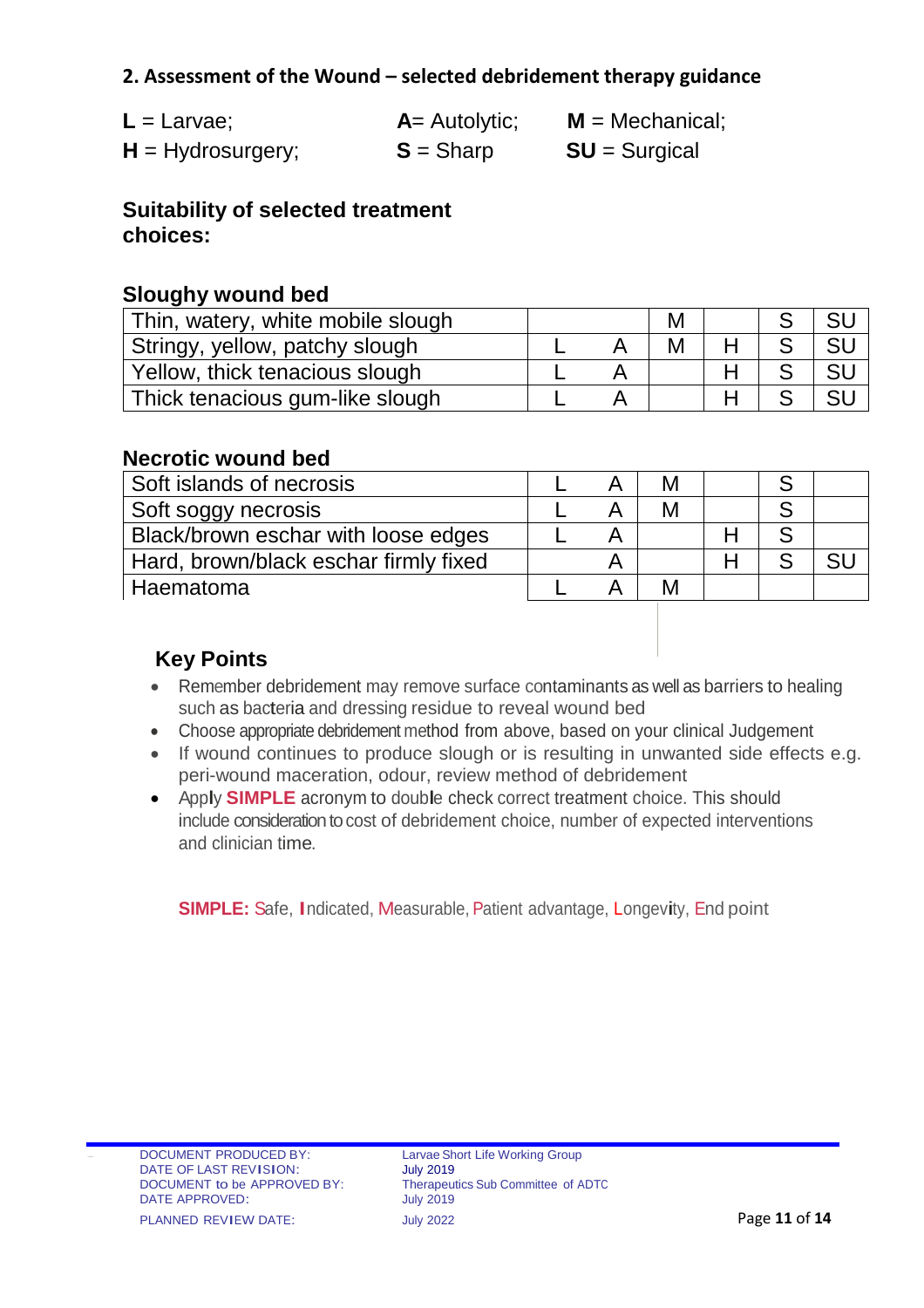

## **BloBag**<sup>e</sup> Size Guide



## **Loose Larvae Calculator**

| 1. Measure the dimensions of the<br>wound in contimetres                   | Maximum         | Percentage of wound covered with slough/necrotic tissue |     |      |      |      |  |
|----------------------------------------------------------------------------|-----------------|---------------------------------------------------------|-----|------|------|------|--|
|                                                                            | wound stre (cm) | 20%                                                     | 40% | 60%  | 80%  | 100% |  |
| 2. Pick the nearest size from the<br>measurements on the left of the chart | up to $2x2$     | 100                                                     | 100 | 100  | 100  | 100  |  |
| 3. Move sideways to the appropriate                                        | <b>5x5</b>      | 100                                                     | 100 | 100  | 100  | 200  |  |
| percentage of wound coverage                                               | 5 x 10          | 100                                                     | 100 | 200  | 200  | 300  |  |
| 4. The recommended number of larvae                                        | 10 x 10         | 100                                                     | 200 | 300  | 400  | 500  |  |
| required is indicated.                                                     | 10 x 15         | 200                                                     | 300 | 500  | 600  | 800  |  |
|                                                                            | 15x15           | 300                                                     | 500 | 700  | 900  | 1200 |  |
| Key                                                                        | 15 x 20         | 300                                                     | 600 | 900  | 1200 | 1500 |  |
| 1 x Larvae 100*                                                            | 20 x 20         | 400                                                     | 800 | 1200 | 1600 | 2000 |  |
| 1 x Larvae200*                                                             |                 |                                                         |     |      |      |      |  |
| $1$ x Larvae $100^{\circ}$ + $1$ x Larvae $200^{\circ}$                    |                 |                                                         |     |      |      |      |  |

 $2x$  Larvae  $200^{\circ}$ 

Use combination of Larvae100\*<br>+ Larvae200\*as required

Note that the calculator only measures the surface of the wound.<br>If the wound has significant depth, more larvae may be required.

BM48\_EN\_09\_0618

EXECUMENT PRODUCED BY:<br>
DATE OF LAST REVISION: July 2019<br>
July 2019 DATE OF LAST REVISION:<br>DOCUMENT to be APPROVED BY: DATE APPROVED:

Therapeutics Sub Committee of ADTC<br>July 2019 PLANNED REVIEW DATE: July 2022 July 2022 Page 12 of 14